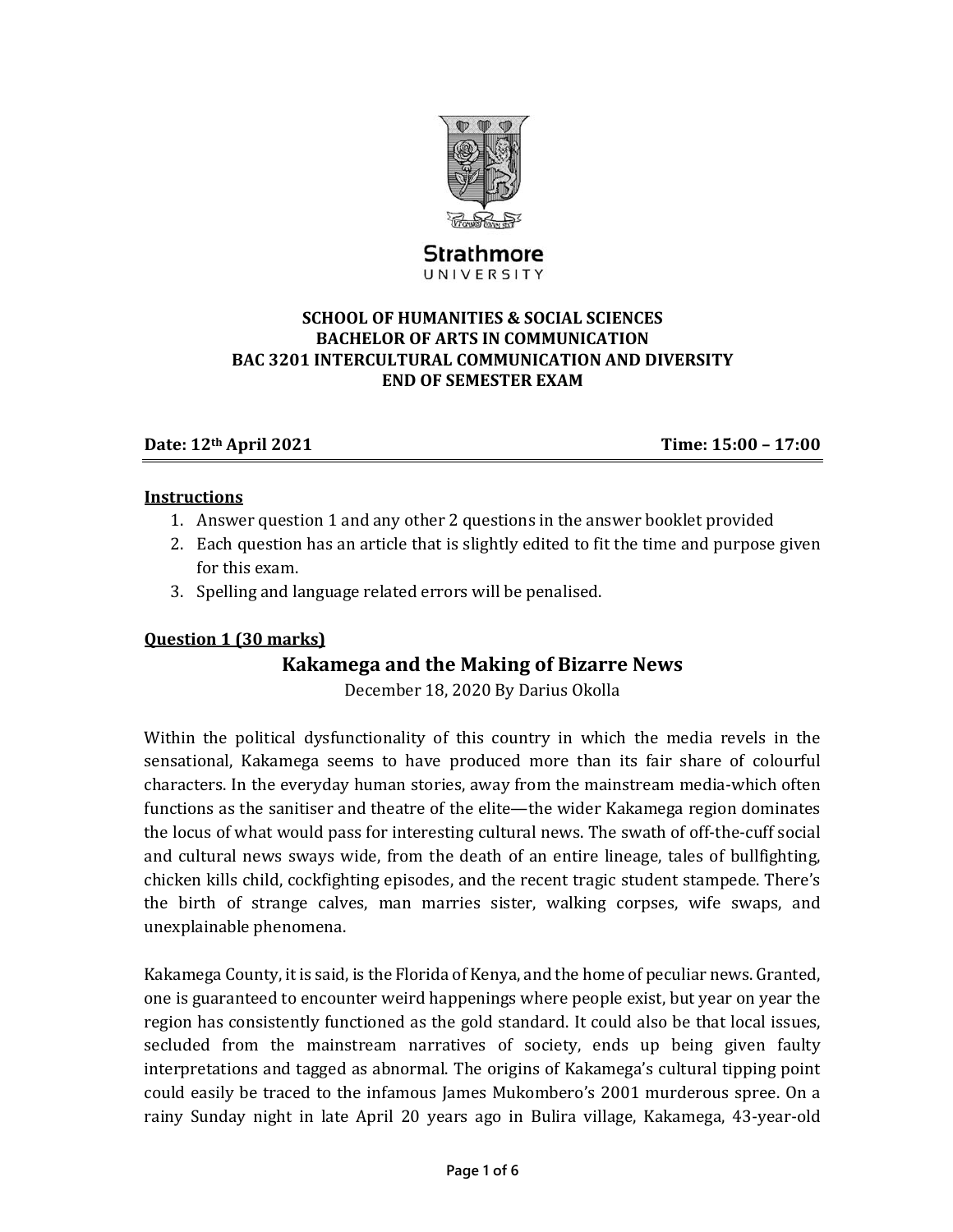Mukombero had dinner with his wife, three sons and a daughter before going to bed. His sons retired to their Itsimba, built next to their father's house. In the middle of the night, Mukombero crept out of his bed, picked up a machete, and hacked his pregnant wife Susan to death. He then entered his sons' house and killed the three — Evans, Oscar and Alusiola. His murderous binge was far from over, as he woke up other family members claiming that his wife was unwell and needed to be rushed to hospital. He killed them too, as his brother fled and hid in the maize plantation. Mukombero killed nine people in a ghastly rage that shook the clan and gripped the nation. From then on, Kakamega solidified its reputation as the country's purveyor and arena of weird news.

Mukombero's homicidal orgy united a voyeuristic media and a shocked citizenry in a country where the grapevine and cultural literacies long replaced state-controlled narratives, and where rumours function as a sense-making, socialising and interactive medium. 

With the largest rural population in the country, coupled with a hugely diverse set of ethnic subcultures, Kakamega County is unsurprisingly a crucible of diverse and competing versions of cultural intrigues. In the Tipping Point, sociologist Malcom Gladwell talks about the power of context to set off a chain reaction of events, cultural signals, and cues that normalise certain behaviours and beliefs of the kind often reported about Kakamega. The point at which a wide and varied set of complicated cultural news becomes a behavioural epidemic depends on a set of specific personalities, events and spatial conditions. A large rural-based population like Kakamega's is by nature much more conservative, culturally complex, rooted in local social politics and taboos, has largely observable behaviour and would gladly embrace tales about events that are out of sync with what many would consider normal. However, this isn't unique to the region. So that still begs the question: why this one region? And why this one county in the region? Kakamega could simply be said to constitute higher levels of culture-bound syndromes than other similar enclaves of rural modernity in the country.

In The Culture-Bound Syndromes, cultural anthropologist Charles C. Hughes lists 200 localised psychiatric, cultural and physical behaviours that have, at one time or another, been considered culture-bound syndromes. While many of these psychiatric and cultural behaviours are based on local beliefs, many carry with them normalised psycho-spiritual explanations. Culture-bound syndromes especially of the social and behavioural kind are rooted in these unique local anthropologies. Kakamega's cultural realities could also be explained by the fact that it borders six other counties, including three of the most populous, with over seven million people existing right within its proximity. Being a transit county, there's a lot of opportunity to interlink subcultures, widen demographics, and incubate quirky cultural ideas.

Hughes and Simon further elucidate that, in theory, culture-bound syndromes are those practices in which alterations of behaviour and people's experience feature prominently. In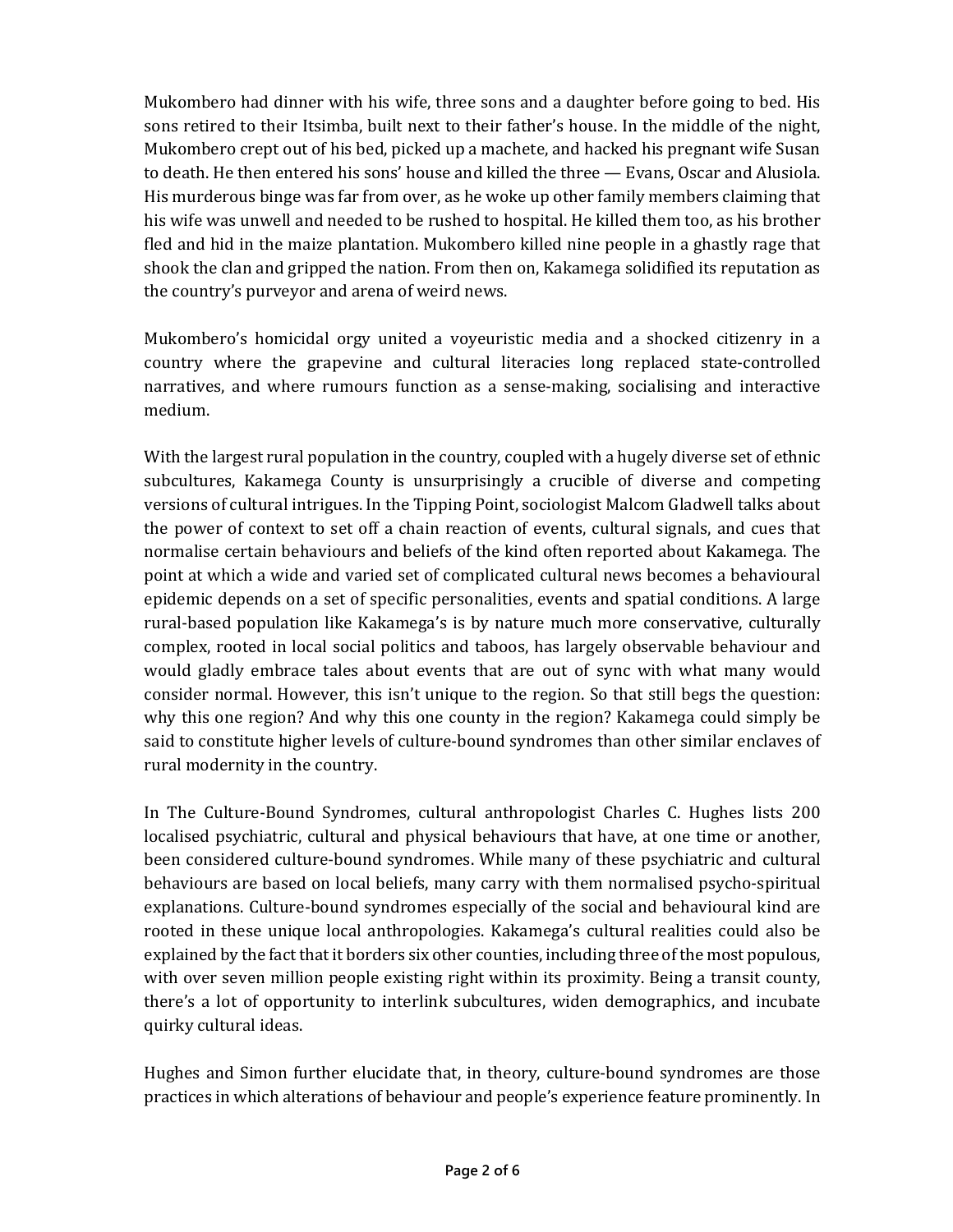actuality, however, many are not actual syndromes at all. Instead, they are local ways of explaining any of a wide assortment of traits and occurrences.

Within the political dysfunctionality of this country in which the media revels in the sensational, Kakamega seems to have produced more than its fair share of colourful characters. The county's consistent stream of cultural news is one of the nation's underrated cultural comedies, with the entire county acting as the punchline. To be fair, it could be that the region is typecast based on the concept of availability heuristics, a cognitive method by which our brain uses shortcuts to process news and draw conclusions. Having been fed a staple diet of editorial news from the region laced with spooky taboos, beliefs and ideas, we may have unconsciously learnt to view the region through a stereotyped lens. Within these contested editorial narratives, the county's massive utility value to the wider estern Belt stands in contrast to the largely rural docility that defines its public life. Kakamega region's political significance is often counterbalanced and even neutered by its ethno-political peer, Bungoma County, which hosts the second largest Luhya subtribe, the Bukusu. Hence, the editorialised cultural and social news inevitably reigns more prominently than the low political bandwidth that the region adds to national politics.

Buoyed by the Kisumu-Webuye highway, Kakamega hosts 8 of the 18 Luhya subtribes, and makes up the second most populous county after Nairobi, close to 2 million people holed up in a mere 3,000 square kilometers of land. It could therefore be that the diversity of the county, the huge rural population, and self-perpetuating mythology is what fuels this comical disrepute. Kakamega has been among the biggest beneficiaries of devolution, with the region boasting increased trade thanks to the 85-kilometer Kisumu-Kakamega-Bungoma-Webuye highway. A Sh120 million Shirere-to-Lurambi street electrification plan, a ten-year municipality spatial expansion plan from 12,108 acres to 30,394 acres, a park facelift and a Sh400 million World Bank-funded streets upgrade, have anchored the region as the bastion of rural modernity. Even then, in this theatre of journalistic absurdity, one has to wonder, is the county merely the punching bag of a media that revels in the most ridiculous of news? This is a persistent conundrum that no one can satisfactorily explain. Just late last year alone, a pastor got bitten while flashing out a beaded snake in Lumakanda, matatu crew kidnapped a cop in Mumias, identical Kakamega twins accidentally met online and Lurambi locals demanded the renaming of a school from Mwangaza (light) to its former name, Ebuchinga (place of fools). Mukombero's shocking tragedy may have faded from the nation's collective memory but the media has continued to inundate us with tales of crazy news including the December incident of a dead man who allegedly refused to be buried. A lot of the county's news stories range from the silly or weird to the cringe-worthy, to straight-up felonies, to the tragic. Not all the gripping tales from the county are comical although, in Kakamega, the farcical tragedy often wears the mask of comedy.

The worst must be reported Interestingly, a casual search of Kitale, Kisumu or Meru could easily bring up equally strange tales of sexual, criminal, economic and social deviance similar to Kakamega stories. So that still leaves us with the mystery of why the county is such a hotbed of weird news stories. It could partly be that for news bureaus located in far-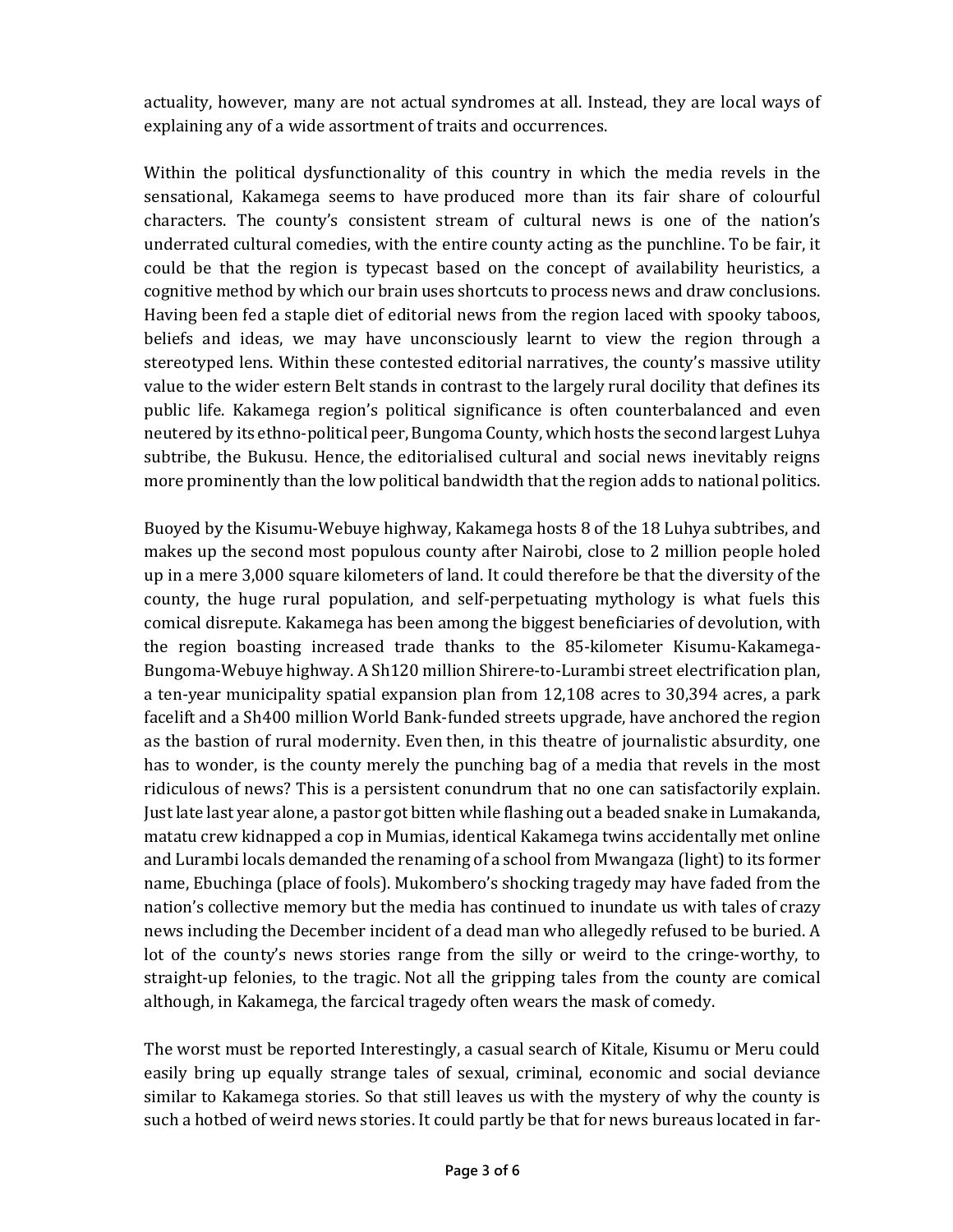flung places the only news worth including in national bulletins is that which falls right off the alley of everyday normal issues. But then, that's not the preserve of one county, constituency or region. Could it then be that, as the most advanced county in the region, with great infrastructure and ethno-cultural diversity, the county is simply the best muse a newscaster could wish for? A crucial explanation could be the classic case of the streetlight effect. An old parable ascribed to 13th Century witty Turkish philosopher Mulla Nasreddin tells the story of a drunkard searching under a street lamp for keys (or wallet depending on who is telling) that he had lost. A cop on patrol spots the drunken man intently searching the ground near a lamppost and asks him what he could be searching for at this godless hour. The visibly inebriated gentleman replies that he is looking for his keys and the officer offers his help for a few minutes before he asks whether the man is certain that he dropped near the lamppost. "No," he replies, "I lost it somewhere across the street." "So why look here?" asks the officer. "The light is much better here," the drunken man responds. It could also be that the phenomenon is primarily pegged on the power of a self-perpetuating viral effect and observation bias. In 2018, a section of Twitter planted the idea that weird things happen in Kakamega, and christened it the Florida of Kenya. In observation bias, the suggestion entrenches the mindset, after which you tend to notice news that confirms the bias. There's no definitive proof that the county is culturally weirder than any other county.

According to the 2016 Kenya police annual crime records, Nairobi and Mombasa top in theft, while Kiambu and Meru lead in overall crime prevalence, Lamu leads by crime index followed by Meru and Kiambu then Isiolo. In none of the listed crime categories—vehicle and other thefts, theft by servant, dangerous drugs, stealing, criminal damage, economic crimes or homicide—does the county feature in the top five. This is replicated in the 2017 and 2018 reports in which the region's image would pass for that of a pretty peaceful and uneventful county  $-$  only that culturally it isn't.

A pertinent downside of the Streetlight Effect is that local newscasters parade simplistic headlines, from man killed over ugali, to corpse protests over unpaid dowry, to man sells wife for Sh500, to corpse refuses to be buried. These editorialised models of stereotyping and curating Kakamega's regional news reveals the policed ways in which modern media forms engage cultures that defy the stated norms. There is need for cultural literacy that is pegged on a reimagined way of understanding contexts and peoples in ways that help us to question media grammar and stereotypes. Alternatively, local digital platforms could, and as often as possible should, replace the failed cultural imagination of the mainstream media, and supplant it with nuanced cultural explanations of these "bizarre" news. Not all these issues are explainable though and the region's unique demography, cultural symphony, political place in the national discourses, and media voyeurism will lend it to the editorial muse for the foreseeable future. The verdict is still out there whether Kakamega County truly is the Florida of Kenya.

1. With evidence from the text, explain any two cultural dimensions that are exemplified according to Hofstede's dimensions of culture. (6 marks)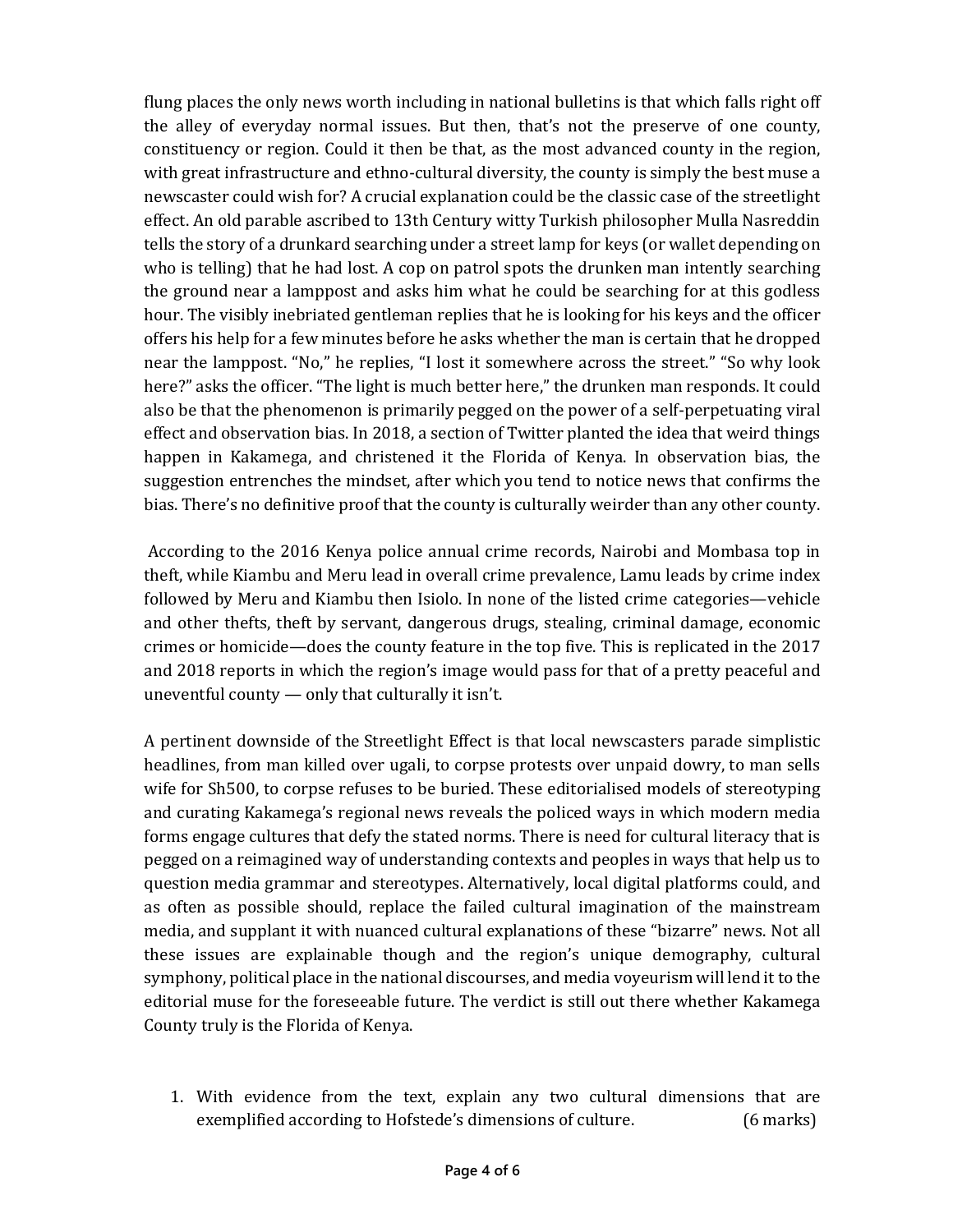- 2. According to Martin and Nakayama,
	- a. Which pair of dialectics would you say characterizes the culture discussed in the article? Why? (4 marks)
	- b. Martin and Nakayama argue that culture can be studied from three distinct paradigms. From which paradigm(s) of research do you think this article has been written? Justify your answer. (6 marks)
- 3. Identify any three presentations of social products. How would you relate them to the materiality of identity? (6 marks)
- 4. What is the author's connoted definition and argument on stereotyping? (3 marks)
- 5. "The author seems to blame the framing theory for the culturally bizarre in Kakamega." Justify your position on the truthfulness, or lack therefore, of this statement. (5 marks)

#### **Question 2. Excerpt from Simon Sinek's book** *Start with why*

There is a wonderful story of a group of American car executives who went to Japan to see a Japanese assembly line. [the American executives had explicit verbal discussions and were keen to ask many personal questions about the Japanese colleagues. ] At the end of the line, the doors were put on the hinges, the same as in America. But something was missing. In the United States, a line worker would take a rubber mallet and tap the edges of the door to ensure that it fit perfectly [sometimes make mistakes and think outside of the box. In Japan, that job didn't seem to exist. Confused, the American auto executives asked at what point they made sure the door fit perfectly. Their Japanese guide looked at them and smiled sheepishly [he was quiet for a while and subtly gestured to his colleagues before offering an explanation]. "We make sure it fits when we design it." In the Japanese auto plant, they didn't examine the problem and accumulate data to figure out the best solution—they engineered the outcome they wanted from the beginning. If they didn't achieve their desired outcome, they understood it was because of a decision they made at the start of the process. At the end of the day, the doors on the American-made and Japanese-made cars appeared to fit when each rolled off the assembly line. Except the Japanese didn't need to employ someone to hammer doors, nor did they need to buy any mallets [and everyone needed to follow the rules]. More importantly, the Japanese doors are likely to last longer and maybe even be more structurally sound in an accident. All this for no other reason than they ensured the pieces fit from the start.

- i) "When you think of intercultural communication and specifically cultural practices, you must think beyond talking into how culture can affect business and social relationships." Build two arguments in support of this statement based on the excerpt or any other explanation to concretize your arguments. (7 marks)
- ii) *Contextedness* has been used to describe cultures by Edward T. Hall. What do you see exemplified here, and how is it exemplified? (8 marks)